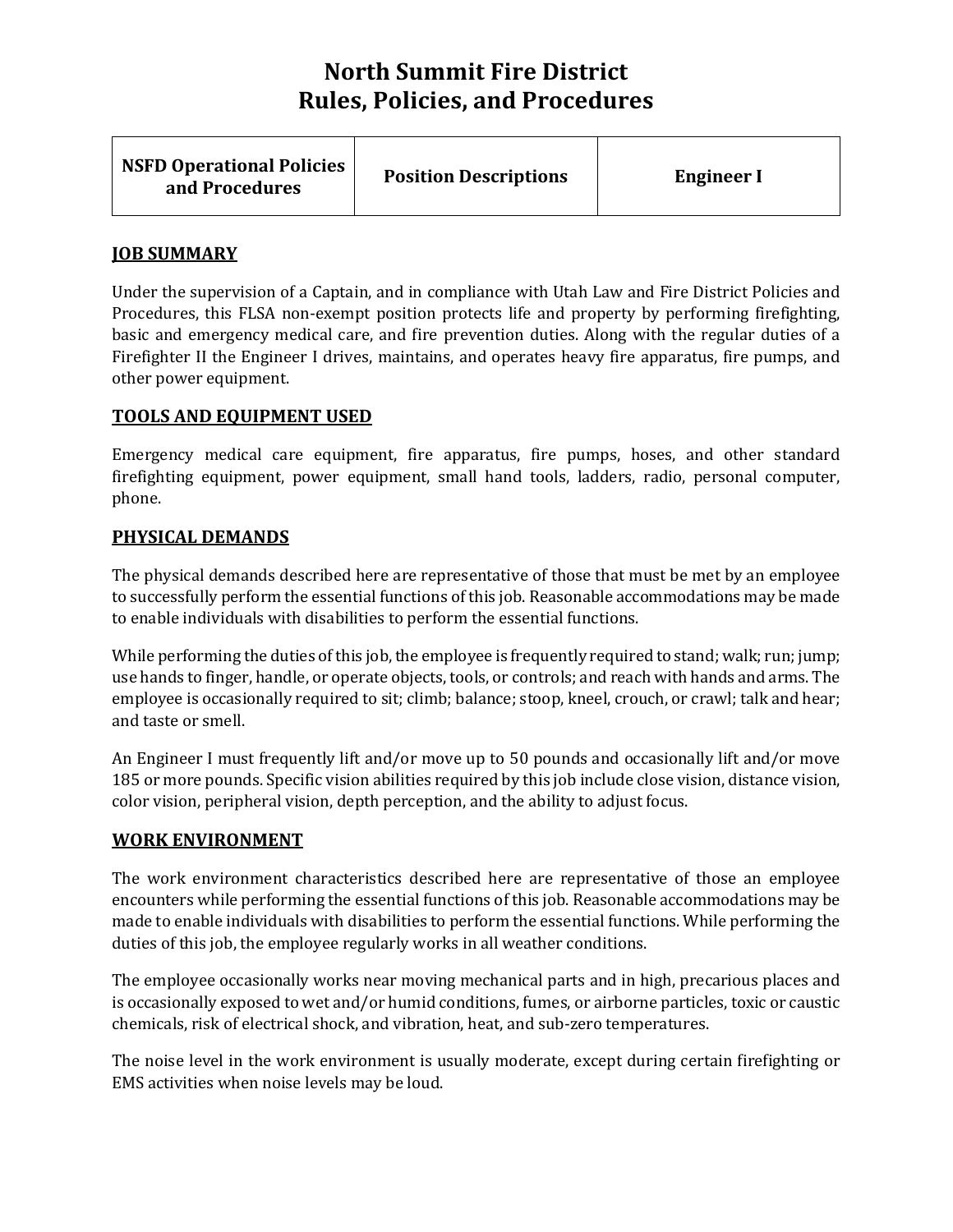| <b>NSFD Operational Policies</b><br><b>Position Descriptions</b><br><b>Engineer I</b><br>and Procedures |  |
|---------------------------------------------------------------------------------------------------------|--|
|---------------------------------------------------------------------------------------------------------|--|

Will be required to work in all weather conditions.

# **ESSENTIAL DUTIES, FUNCTIONS AND RESPONSIBILITIES**

- Assists in the coordination, instruction, and/or supervision of Firefighters I and II and Apprentice Firefighters as assigned. May receive some supervision from an Engineer II.
- Performs firefighting activities including driving heavy (fire engines/water tenders) fire apparatus, operating pumps, and related equipment, laying hose, and performing fire suppression tasks.
- Responds to medical emergency calls and assists EMS personnel with patient care as needed.
- Participates in fire drills, attends classes in firefighting, emergency medical, hazardous materials, and related subjects.
- Participates in the preplan and inspection of buildings, the inspection of hydrants, and other fire suppression systems as required.
- Maintains firefighting equipment, apparatus, and facilities. Performs minor repairs to district equipment.
- Performs general maintenance work in the upkeep of fire facilities and equipment; cleans and washes walls and floors; cares for grounds around station; makes minor repairs; washes, hangs and dries hose; washes, cleans, polishes, maintains and tests apparatus and equipment.
- Presents programs to the community on safety, medical, and fire prevention topics.
- Performs salvage operations such as throwing salvage covers, water evacuation and debris removal.
- Participates in physical fitness activities to maintain the capacity for sustained physical exertion.
- Performs other job-related duties as required by the NSFD administration.

### **MINIMUM QUALIFICATIONS**

- High school diploma or GED equivalent.
- Must be (21) twenty-one years of age or older.
- Must meet all requirements of Firefighter II.
- Must have American Heart Association Basic Life Support (BLS) for Healthcare Providers.
- Must have IS-100, IS-200, IS-700, and IS-800.
- Must have Utah Firefighter II certification from Utah Fire Rescue Academy.
- Must have Utah Hazmat Operations certification from Utah Fire Rescue Academy.
- Must have NWCG Firefighter II or higher certification.
- Must have NREMT Emergency Medical Responder or higher certification.
- Must be a citizen of the United States of America at the time of application or provide proof of appropriate work permit.